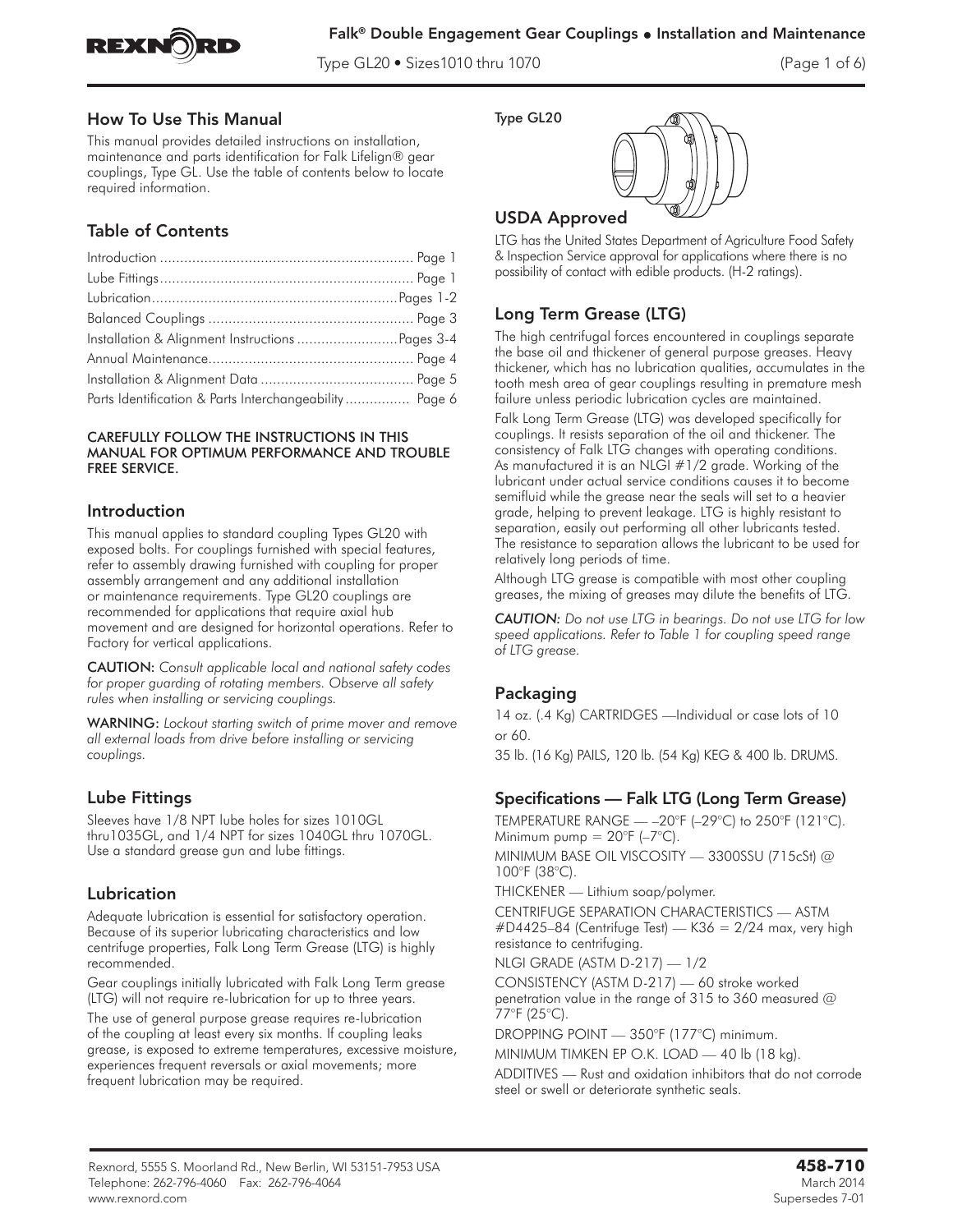(Page 2 of 6) Type GL20 • Sizes1010 thru 1070



### General Purpose Grease

Bi-annual Lubrication — The following specifications and lubricants for general purpose grease apply to gear couplings that are lubricated bi-annually and operate within ambient temperatures of –30°F (–34°C) to 200°F (93°C). For temperatures beyond this range, consult the Factory. For normal service, use a NLGI #1 extreme pressure (EP) grease EXCEPT when the coupling speed is less than the minimum specified in Table 1, Page 5. At these lower speeds, use a NLGI #0 extreme pressure (EP) grease. When one or more gear couplings in an application require NLGI #0 grease, the same grease may be used in all of the couplings. DO NOT use cup grease.

If coupling leaks grease, is exposed to extreme temperatures, excessive moisture or experiences frequent reversals or axial movements; more frequent lubrication may be required.

### Specifications — General Purpose Coupling Lubricants

COUPLING SPEED RANGE — See Table 1.

TEMPERATURE RANGE — –30°F to + 200°F(–34°C TO 93°C).

WORKED PENETRATION AT 77°F(25°C) —

- NLGI #1 . . . . . . . . . 310-340
- NLGI #0 . . . . . . . . . 355-385

DROPPING POINT — 300°F (149°C) or higher.

TEXTURE — Smooth or fibrous.

MINIMUM TIMKEN O.K. LOAD — 30 lb.

SEPARATION AND RESISTANCE — Low oil separation rate and high resistance to separation from centrifuging.

LIQUID CONSTITUENT — Possess good lubricating properties . . . equivalent to a high quality, well refined petroleum oil with EP additives.

INACTIVE — Must not corrode steel or cause swelling or deterioration of synthetic seals.

### Oil Lubrication

EP oils may be a more effective lubricant than grease when the required coupling speed is one half of the minimum speed range of NLGI #1 grease listed in Table 1 (Minimum rpm ÷ 2). Oil lubricated couplings must be sealed to prevent leakage, i.e. keyways, etc. Couplings must be drained and refilled with new oil every six months for operating temperatures up to 160°F (71°C) and every three months for couplings operating at temperatures of 160°F (71°C) up to 200°F (93°C). For temperatures beyond this range, consult the Factory. The minimum operating temperature must not be lower than the pour point of the oil. The specified amount of grease listed in Table 1, Page 5, in pounds and kilograms and also applies to the volume of oil in pints.

#### Specifications

T**ype:** Mild EP gear oil that meets AGMA Specifications 250.04.

Grade: AGMA #8EP (ISO VG 680).

**Viscosity:** 612-748 cSt @ 104°F (40°C).

Pour Point: 20°F (-7°C) Maximum.

Must not corrode steel or swell or deteriorate synthetic seals.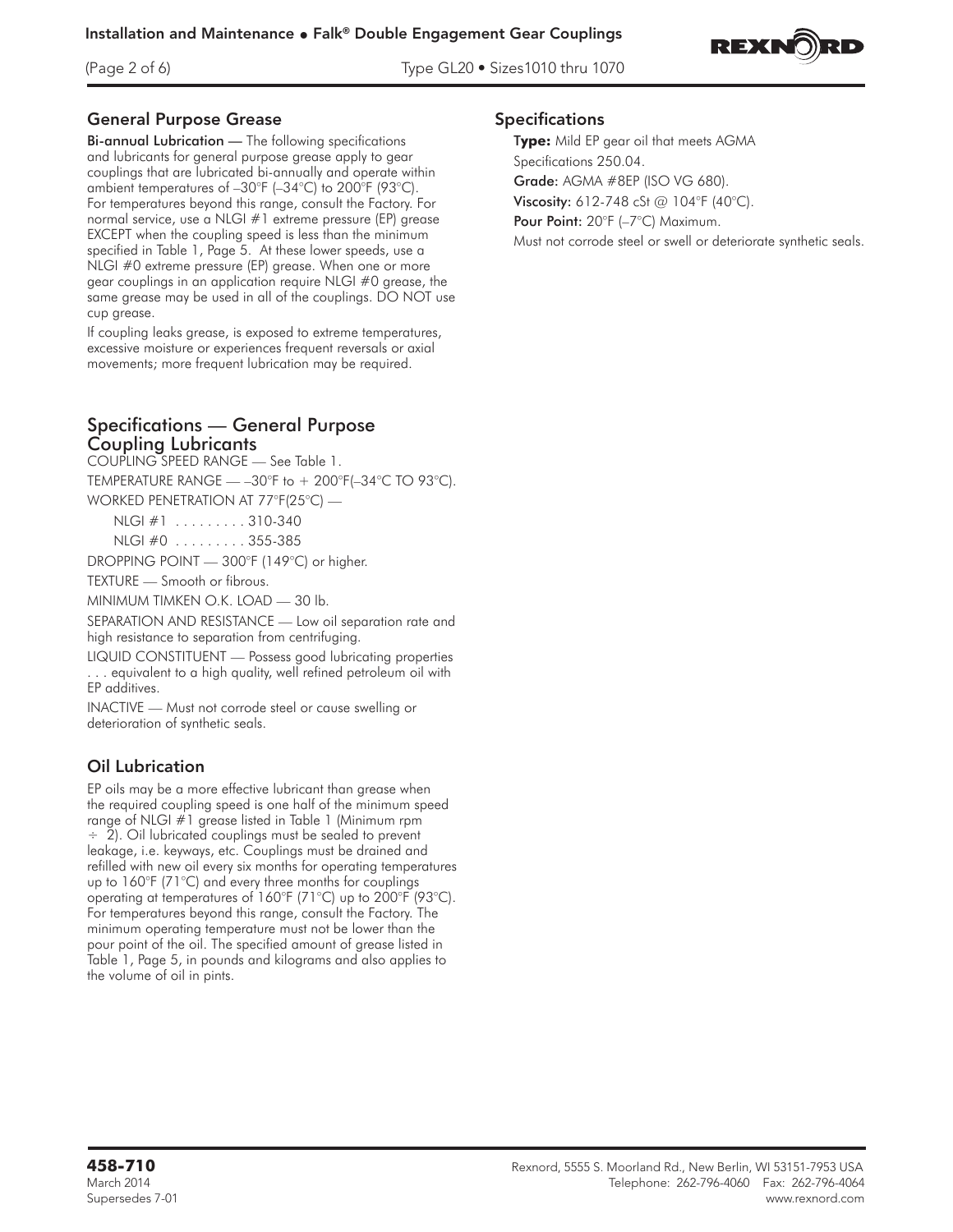

Type GL20 • Sizes1010 thru 1070 (Page 3 of 6)

# Type GL Horizontal Coupling Installation

Only standard mechanics tools, torque wrenches, dial indicator spacer bar, straight edge, and feeler gauges are required to install gear couplings. Clean all parts using a non-flammable solvent. Check hubs, shafts and keyways for burrs. DO NOT heat clearance fit hubs. Use a lubricant that meets the specifications on Page 1 or 2. Pack sleeve teeth with grease and lightly coat seals with grease BEFORE assembly. The required amount of grease is listed in Table 1, Page 5. Make certain flange fasteners are tightened to the required torque listed in Table 1, Page 5.

Interference Fit Hubs — Unless otherwise specified, gear couplings are furnished for an interference fit without set screws. Heat hubs to 275°F(135°C) using an oven, torch, induction heater or an oil bath.

CAUTION: *To prevent seal damage DO NOT heat hubs beyond a maximum temperature of 400°F (205°C).*

When an oxy-acetylene or blow torch is used, use an excess acetylene mixture. Mark hubs near the center of their length in several places on hub body with a temperature sensitive crayon, 275°F (135°C) melt temperature. Direct flame towards hub bore using constant motion to avoid overheating an area.

WARNING: *If an oil bath is used, the oil must have a flash point of 350°F (177°C) or higher. Do not rest hubs on the bottom of the container. Do not use an open flame in a combustible atmosphere or near combustible materials.*

## Maximize Performance & Life

The performance and life of couplings depend largely upon how you install and maintain them. Before installing couplings, make certain that foundations of equipment to be connected meet manufacturers' requirements. Check for soft foot. The use of stainless steel shims is recommended. Measuring misalignment and positioning equipment within alignment tolerances is simplified with an alignment computer. These calculations can also be done graphically or mathematically, and allow the incorporation of "cold offsets", which will compensate for shaft position changes due to thermal growth.

# Balanced Couplings

The fasteners provided are matched sets and must not be

mixed or substituted. Assembly balanced couplings are match marked and must be assembled with mating match marks aligned. In some sizes, the flanges are not match marked. Coupling flanges must be assembled with O. D's aligned to within .002".



Component parts of assembly balanced couplings must not be replaced without re-balancing the complete assembly.

## 1 — Determine Coupling Assembly Number

Measure flex hub dimension ZG or ZGL, as shown in drawings on Page 6. Compare the results with the values listed in Table 1 and compare coupling parts provided to the part identification drawings on Page 6 to determine if coupling is a GL20-1, GL20-2, or GL20-4. NOTE: GL20-4 couplings are provided with short tooth sleeves, and gap discs.



# 2 — Mount Flanged Sleeve, Seal & Hubs

Place the flanged sleeves WITH seal rings on shafts BEFORE mounting hubs.

IMPORTANT: Mount hubs as shown above with SHORT shank, DIM. ZG or ZGL in Table 1 on Page 5, toward gap. Mount hubs so that each face is flush with the end of its shaft. Allow hubs to cool before proceeding. Seal keyways to prevent leakage. Insert set screws (if required) and tighten.



# 3 — Gap & Angular Alignment

Adjust gap to any value between minimum and maximum value specified in Table 1 on Page 5. Axial movement must never exceed the minimum and maximum gap values and EACH hub travel must never exceed its "T" value. ("T" equals max gap minus min gap divided by two.) Temporarily secure the shafts at their required positions. Insert a spacer bar equal in thickness to the required gap at 90° intervals to the same depth as shown. Measure clearance between bar and hub face with a feeler gauge. The difference in minimum and maximum measurements should not exceed the INSTALLATION ANGULAR limit specified in Table 1 on Page 5.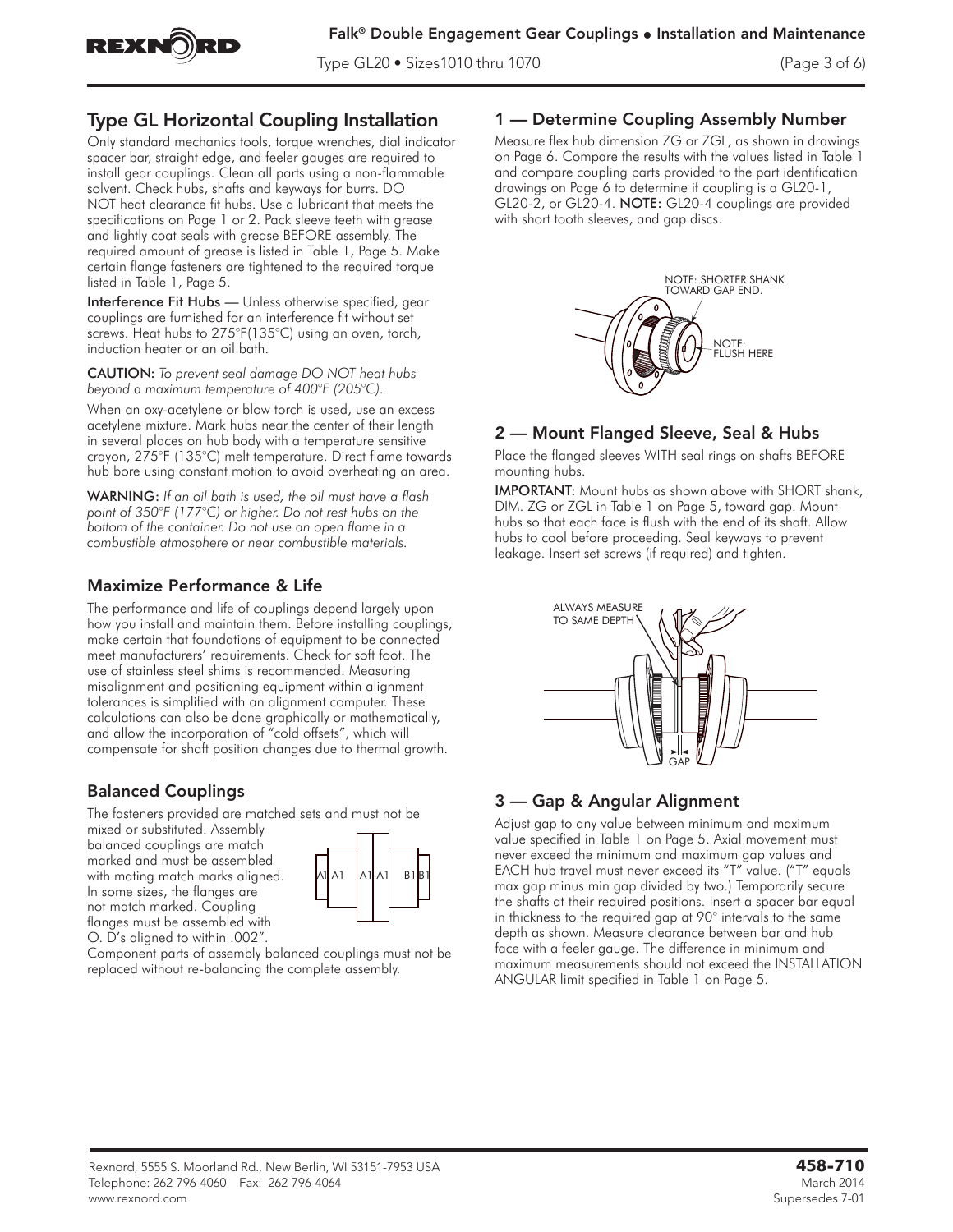

(Page 4 of 6) Type GL20 • Sizes1010 thru 1070



## 4 — Offset Alignment

Align so that a straight edge rests squarely on both hubs as shown above and also at 90° intervals. Check with feelers. The clearance should not exceed the INSTALLATION OFFSET limit specified in Table 1. Tighten foundation bolts and repeat Steps 3 and 4. Realign coupling if necessary. Use a dial indicator if hub extension is too short for accurate use of a straight edge.



### 5 — Insert Center Plate and Assemble Coupling

Position one flanged sleeve on the hub and insert the centerplate into the sleeve counterbore as shown. (For GL20-4, also insert two Gap Discs, Part #19, as shown on Page 6.) Insert gasket and assemble second flanged sleeve with lube holes approximately 90° apart. Use only the fasteners furnished with the coupling.

IMPORTANT: Tighten fasteners to torque specified in Table 1 on Page 5.



### 6 — Lubricate

Insert a lube fitting into one lube hole and remove opposite plug for venting. Fill to ONE-HALF of the amount of lubricant specified in Table 1. REPEAT the procedure for other half coupling and then INSERT ALL LUBE PLUGS.

IMPORTANT: Over lubrication may restrict the sliding action of the coupling.

### Bi-Annual Maintenance

Re-lubricate coupling if using general purpose greases. If coupling leaks grease, is exposed to extreme temperatures, excessive moisture or frequent reversals; more frequent lubrication may be required.

# Annual Maintenance

For extreme or unusual operating conditions, check coupling more frequently.

- 1. Check alignment per Step 7 below. If the maximum operating misalignment values are exceeded, realign the coupling to the recommended installation values. See Table 1, Page 5, for installation and maximum operating misalignment values.
- 2. Check tightening torques of all fasteners.
- 3. Inspect seal ring and gasket to determine if replacement is required.
- 4. Re-lubricate coupling if using general purpose grease.



Check "W" at each flexible hub.

# 7 — Assembled Coupling Alignment Check

The alignment can be checked without disassembling the coupling as shown above. Determine "W" by measuring distances "W" max and "W" min between flex hub and sleeve using a depth mic or feeler gages. The difference between "W" max and "W" min must not exceed the "W" value given in Table 1. Check "W" at each coupling end.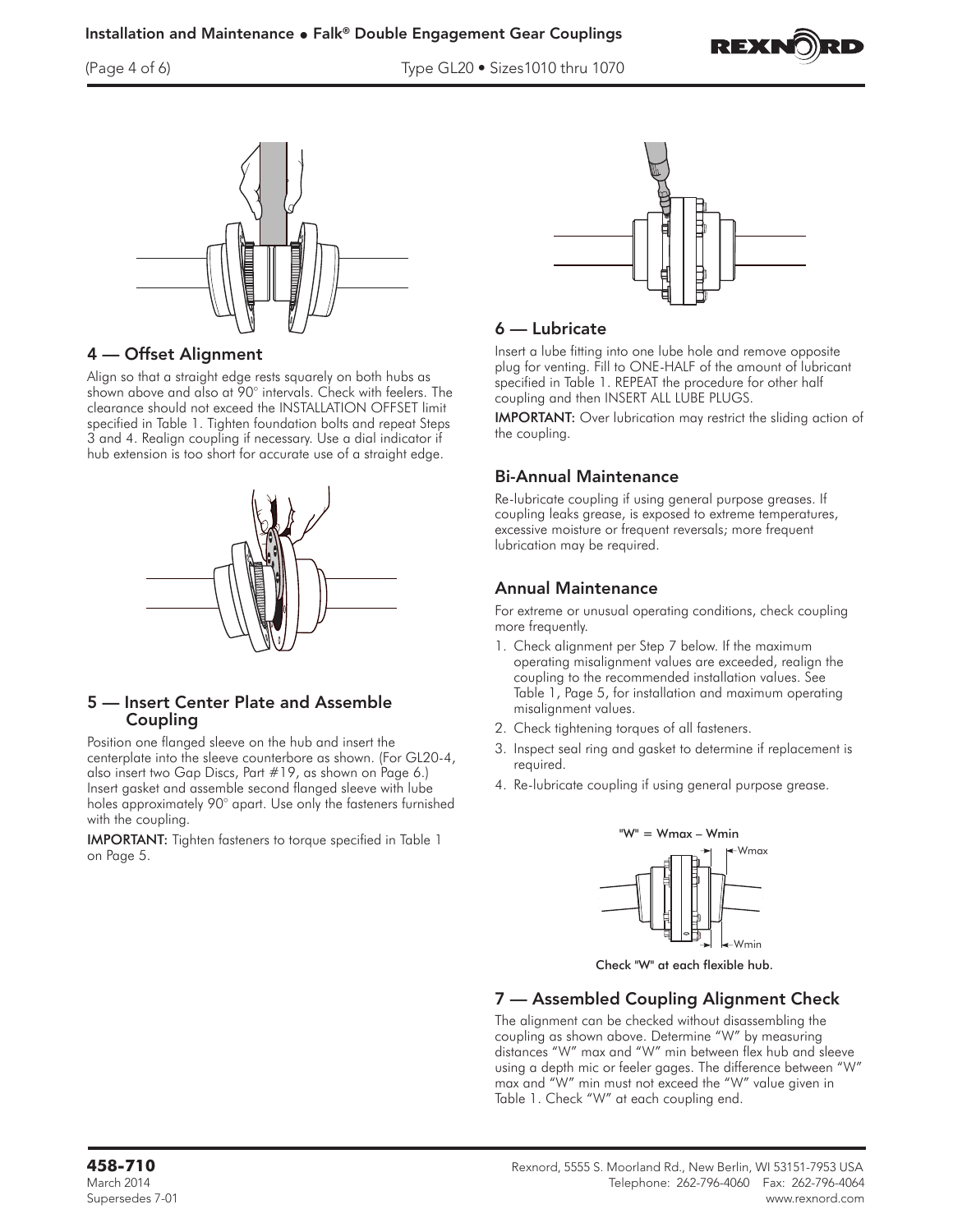

Type GL20 • Sizes1010 thru 1070 (Page 5 of 6)

| TABLE 1 - Installation and Alignment Data * Dimensions - Inches (Metric - mm) |  |  |  |
|-------------------------------------------------------------------------------|--|--|--|
|-------------------------------------------------------------------------------|--|--|--|

| <b>COUPLING SIZE</b>                       |     | 1010                                      | 1015             | 1020             | 1025             | 1030             | 1035             | 1040              | 1045              | 1050              | 1055              | 1060              | 1070              |                   |                   |
|--------------------------------------------|-----|-------------------------------------------|------------------|------------------|------------------|------------------|------------------|-------------------|-------------------|-------------------|-------------------|-------------------|-------------------|-------------------|-------------------|
| <b>ZG</b>                                  |     |                                           | .586<br>(14.884) | .500<br>(12.700) | .700<br>(17.780) | .860<br>(21.844) | .960<br>(24.384) | 1.060<br>(26.924) | 1.080<br>(27.432) | 1.240<br>(31.496) | 1.370<br>(34.798) | 1.290<br>(32.766) | 1.670<br>(42.418) | 1.960<br>(49.784) |                   |
| <b>Dimensions</b><br><b>ZGL</b>            |     | .000<br>(0.000)                           | .000<br>(0.000)  | .000<br>(0.000)  | .000<br>(0.000)  | .250<br>(6.350)  | .250<br>(6.350)  | .250<br>(6.350)   | .250<br>(6.350)   | .360<br>(9.144)   | .500<br>(12.700)  | .500<br>(12.700)  | .530<br>(13.462)  |                   |                   |
| Gap<br>(Hub<br>Separation)                 |     | GL20 - 1 & 2                              |                  | .31<br>(7.874)   | .31<br>(7.874)   | .31<br>(7.874)   | .37<br>(9.398)   | .37<br>(9.398)    | .45<br>(11.430)   | .57<br>(14.478)   | .63<br>(16.002)   | .71<br>(18.034)   | .71<br>(18.034)   | .83<br>(21.082)   | 1.04<br>(26.416)  |
|                                            | Min | $GL20 - 4$                                |                  | .24<br>(6.096)   | .54<br>(13.716)  | .26<br>(6.604)   | .84<br>(21.336)  | .86<br>(21.844)   | 1.29<br>(32.766)  | 1.83<br>(46.482)  | 1.85<br>(46.990)  | 2.38<br>(60.482)  | 3.61<br>(91.694)  | 3.06<br>(77.724)  | 3.79<br>(96.266)  |
|                                            |     | GL20 - 1 & 4                              |                  | .41<br>(10.414)  | 1.13<br>(28.702) | 1.05<br>(26.670) | 1.33<br>(33.782) | 1.77<br>(44.958)  | 2.39<br>(60.706)  | 3.11<br>(78.994)  | 3.37<br>(85.598)  | 4.01<br>(101.854) | 5.27<br>(133.858) | 5.01<br>(127.254) | 5.92<br>(150.368) |
|                                            | Max | $GL20 - 2$                                |                  | 1.59<br>(40.386) | 2.13<br>(54.102) | 2.45<br>(62.230) | 3.05<br>(77.470) | 3.19<br>(81.026)  | 4.01<br>(101.854) | 4.77<br>(121.158) | 5.35<br>(135.890) | 6.03<br>(153.162) | 6.85<br>(173.990) | 7.35<br>(186.690) | 8.78<br>(223.012) |
| <b>Installation</b><br><b>Limits</b>       |     | <b>Offset Max</b><br>Angular Max          |                  | .002<br>(.0508)  | .002<br>(.0508)  | .002<br>(.0508)  | .002<br>(.0508)  | .004<br>(.102)    | .004<br>(.102)    | .005<br>(.127)    | .005<br>(.127)    | .006<br>(.152)    | .007<br>(.178)    | .008<br>(.203)    | .009<br>(.229)    |
|                                            |     |                                           |                  | .006<br>(.152)   | .007<br>(.178)   | .009<br>(.229)   | .011<br>(.279)   | .013<br>(.330)    | .015<br>(.381)    | .018<br>(.457)    | .020<br>(.508)    | .022<br>(.559)    | .024<br>(.610)    | .026<br>(.660)    | .031<br>(.787)    |
| $''W''$ t                                  |     | <b>Installation</b><br><b>Limit Check</b> |                  | .006<br>(.152)   | .007<br>(.178)   | .009<br>(.229)   | .011<br>(.279)   | 013<br>(.330)     | .015<br>(.381)    | .018<br>(.457)    | .020<br>(.508)    | .022<br>(.559)    | .024<br>(.610)    | .026<br>(.660)    | .031<br>(.787)    |
|                                            |     | <b>Operating</b><br><b>Limit Check</b>    |                  | .012<br>(.305)   | .015<br>(.381)   | .018<br>(.457)   | .022<br>(.559)   | .026<br>(.660)    | .030<br>(762)     | .036<br>(.914)    | .040<br>(1.016)   | .044<br>(1.118)   | .048<br>(1.219)   | .052<br>(1.321)   | .061<br>(1.549)   |
| <b>Coupling Speed</b><br>Range — rpm       |     | <b>Falk LTG &amp;</b>                     | Min <sup>#</sup> | 1030             | 700              | 550              | 460              | 380               | 330               | 290               | 250               | 230               | 210               | 190               | 160               |
|                                            |     | NLGI $#1$<br>Grease                       | <b>Allow</b>     | 5300             | 4300             | 3700             | 3300             | 2900              | 2600              | 2400              | 2100              | 1900              | 1800              | 1600              | 1400              |
| Grease - Pounds (kg)                       |     | .05<br>(.027)                             | .08<br>(.0363)   | .14<br>(.0635)   | .25<br>(.113)    | .40<br>(.181)    | .60<br>(.272)    | 1.00<br>(.453)    | 1.12<br>(.508)    | 2.00<br>(.907)    | 2.50<br>(1.13)    | 3.50<br>(1.59)    | 4.80<br>(2.18)    |                   |                   |
| <b>Flange Bolt Wrench Size (Inch Only)</b> |     | .250                                      | .375             | .500             | .625             | .625             | .750             | .750              | .750              | .875              | .875              | .875              | 1.000             |                   |                   |
| Flange Bolt Torque — Ib-in (Nm)            |     | 108<br>(12.2)                             | 372<br>(42.0)    | 900<br>(102)     | 1800<br>(203)    | 1800<br>(203)    | 3000<br>(339)    | 3000<br>(339)     | 3000<br>(339)     | 3000<br>(339)     | 3000<br>(339)     | 3000<br>(339)     | 3000<br>(339)     |                   |                   |

\* Refer to selection guide for maximum bores and Engineering 427-108 for reboring instructions.

† Flexible couplings are designed to accommodate changes in operating conditions. Coupling life expectancy between initial alignment and maximum operating limits is a function of load, speed and lubrication. Application r

‡ NLGI #0 grease must be used when speeds are below minimum shown.